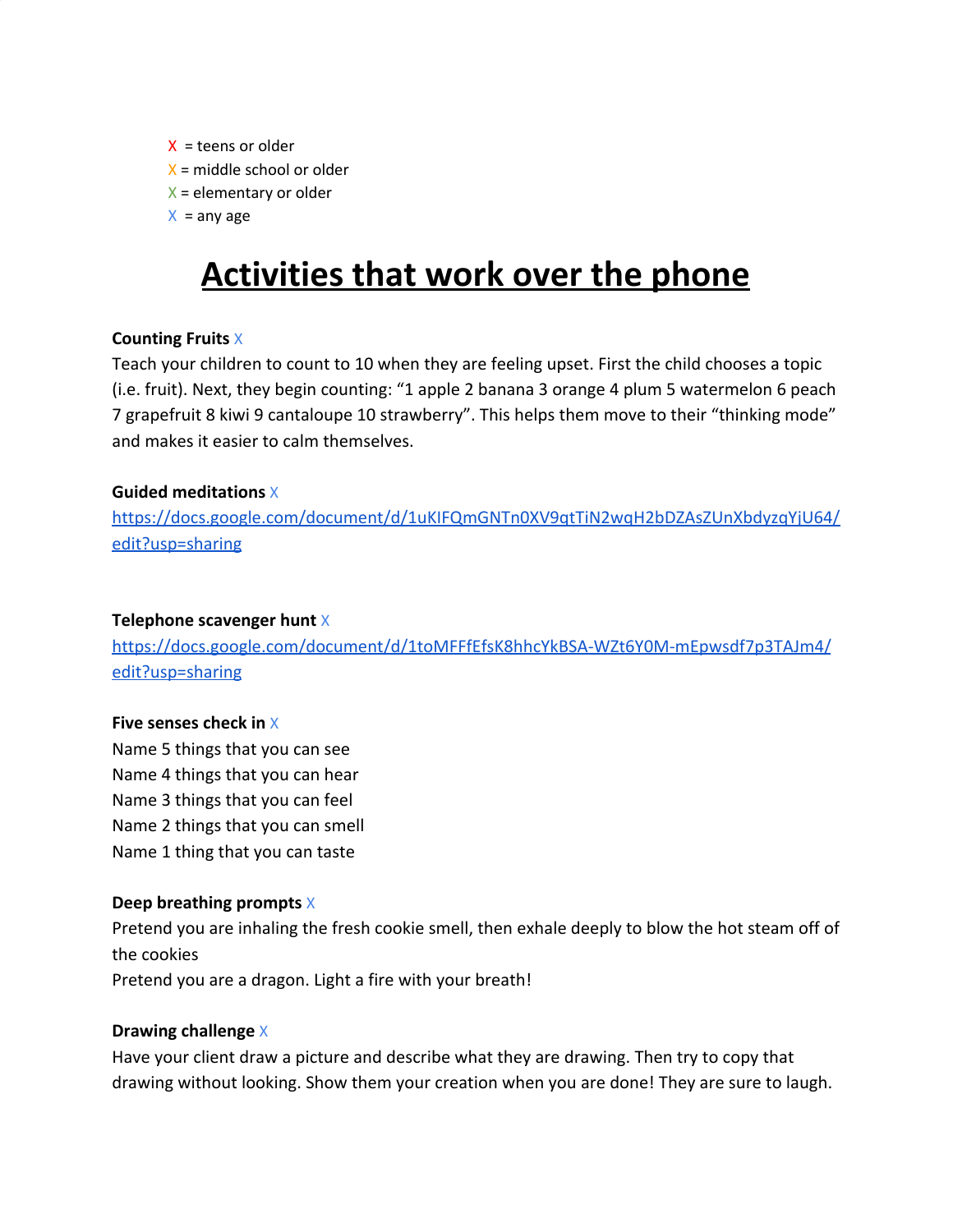#### **Read my fortune** X

Read an online fortune or horoscope. Ask the client what they think about their fortune. Clients read their birthday zodiac description from "astrology.com" and decide if they feel like this description is accurate and/or inaccurate, and if so, how. Clinician observes how clients respond to an outsider's [largely uninformed] perception of themselves—if they are likely to readily adopt an outsider's view, resist ("Nobody knows who the real me is"), have a strong sense of self, not really affected, temporary Rosenthal effect, etc.

### **Rules game** X

Have the children make up their own rules. If you do something or say something, you have to do the silly consequence. (If you say the word "friend" quack like a duck)

### **Blanket fort** X

For a video chat, cover your head and laptop with a blanket to simulate the feeling of a blanket fort

# **Fact or Fiction "Two truths and a lie"** X

In this game each person takes turns telling two things that are true about themselves and one thing that is not, the other players must then guess what is fact and what is fiction. Younger kids may not quite 'get' this conversation game, but often their additions to the conversation are hilarious anyhow.

# **Questions Only** X

Everything anyone says must be stated in the form of a question. This conversation game is incredibly simple, has no real winner or concrete ending, it will keep you giggling and like it or not it may just crop back up hours after you thought it was finished

# **20 Questions** X

One player thinks of an object, letting the others know only whether it is animal, vegetable, or mineral. Then the other players ask questions that can be answered only with yes or no. For instance, if the object is a car (mostly mineral), the players will ask, "Is it bigger than a laptop computer?" or "Can it move?" The object: Guess the answer in fewer than 20 questions.

# **Alphabet Chain** X

Choose a category and take turns naming an item that fits the category following the sequence of letters of the alphabet. So the first person chooses a word starting with a, the second person a word beginning with b, the third person with c, etc. The category can be anything at all – animals, countries, names, superpowers, etc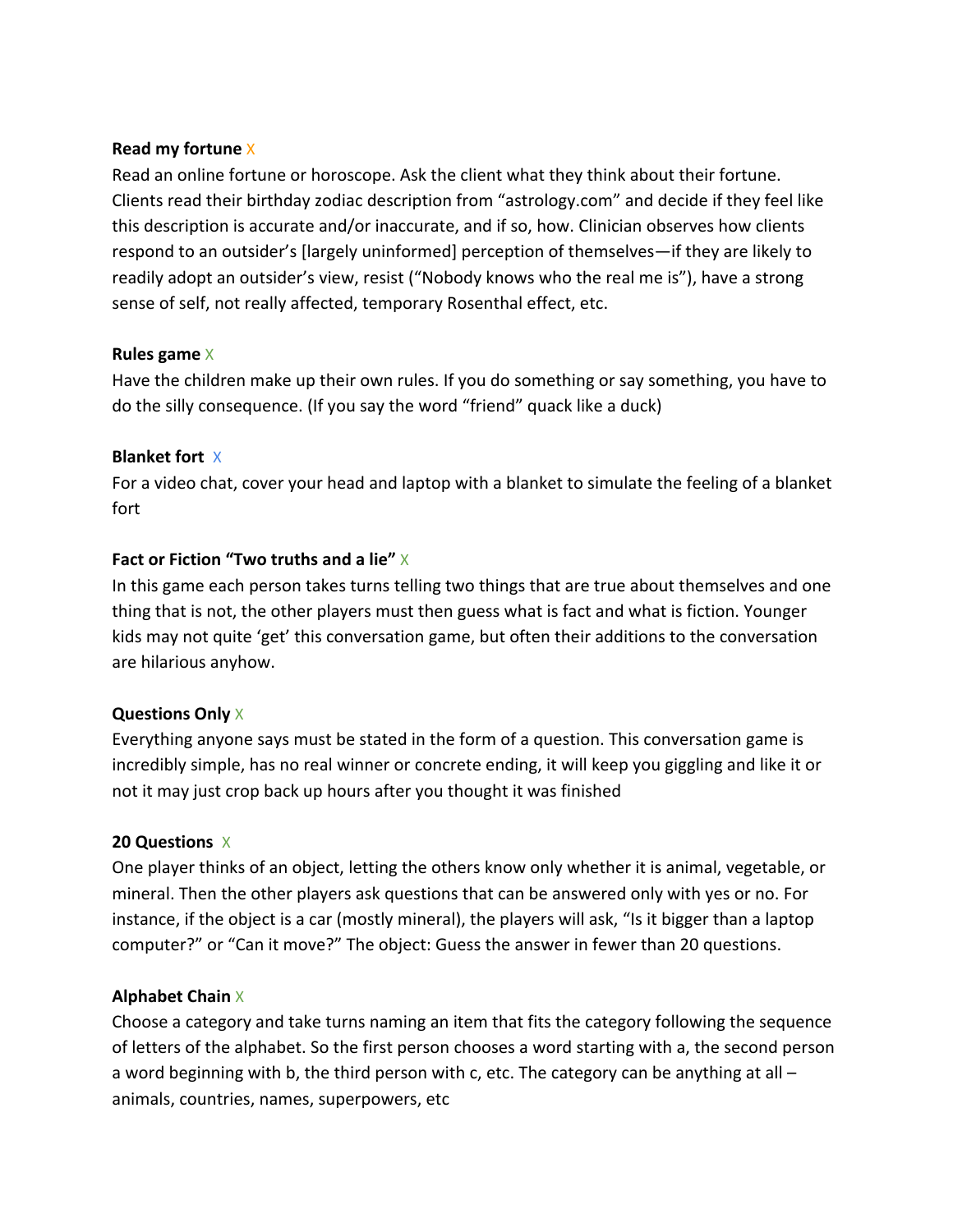#### **What's Better?** X

This fast paced game simply asks kids about their preferences between two things  $- \cdot$  "What's better – banana or apple?" • "Banana" • "What's better – banana or cheese?" • "Cheese" • "What's better – cheese or chocolate?" • "Chocolate" • "What's better – chocolate or ice cream?" Of course, you don't have to choose food – books, prizes, games, sports – anything is fair game. Debates about different choices that children make provide lots of insight into their individual personalities and preferences

# **Music based**

### **My songs** X

Clinician asks each client to choose 5 songs that make them feel a strong emotion. Clinician screens songs for explicit content and then creates a playlist. The clinician can also share their own favorite songs. Then clients listen to the songs and jot down a few emotion words or thoughts that they associate with each song in the playlist. Discuss how emotions are expressed through rhythm, lyrics, etc.

# **Lyrics** X

Analyze song lyrics for their underlying meanings. Change the lyrics together to better suit a topic, or to apply to the client better.

# **Left-brain right brain connection/EMDR** X

Clients draw an infinity symbol to the rhythm of the music. The clients then do "butterfly tapping" (slow, rhymically, right knee, left knee) Clinician monitors for ability to stay grounded during the activity.

# **Compassion/Tolerance/ hope for change** X

Clients listen to the songs "where is the love by black eyed peas and "we shall overcome" by Nahko and discuss the meaning of the lyrics.

#### **Shake It Off** X

 What you need: shakers that make noise, upbeat and fun music As you play the upbeat and fun music, let the children use their new shakers to shake to the beat. Continue the activity as long as everyone is still having fun!

"Our big idea this month is forgiveness, which means that we will not stay angry when someone does something wrong. We can shake off the anger. Shake your whole body to show how you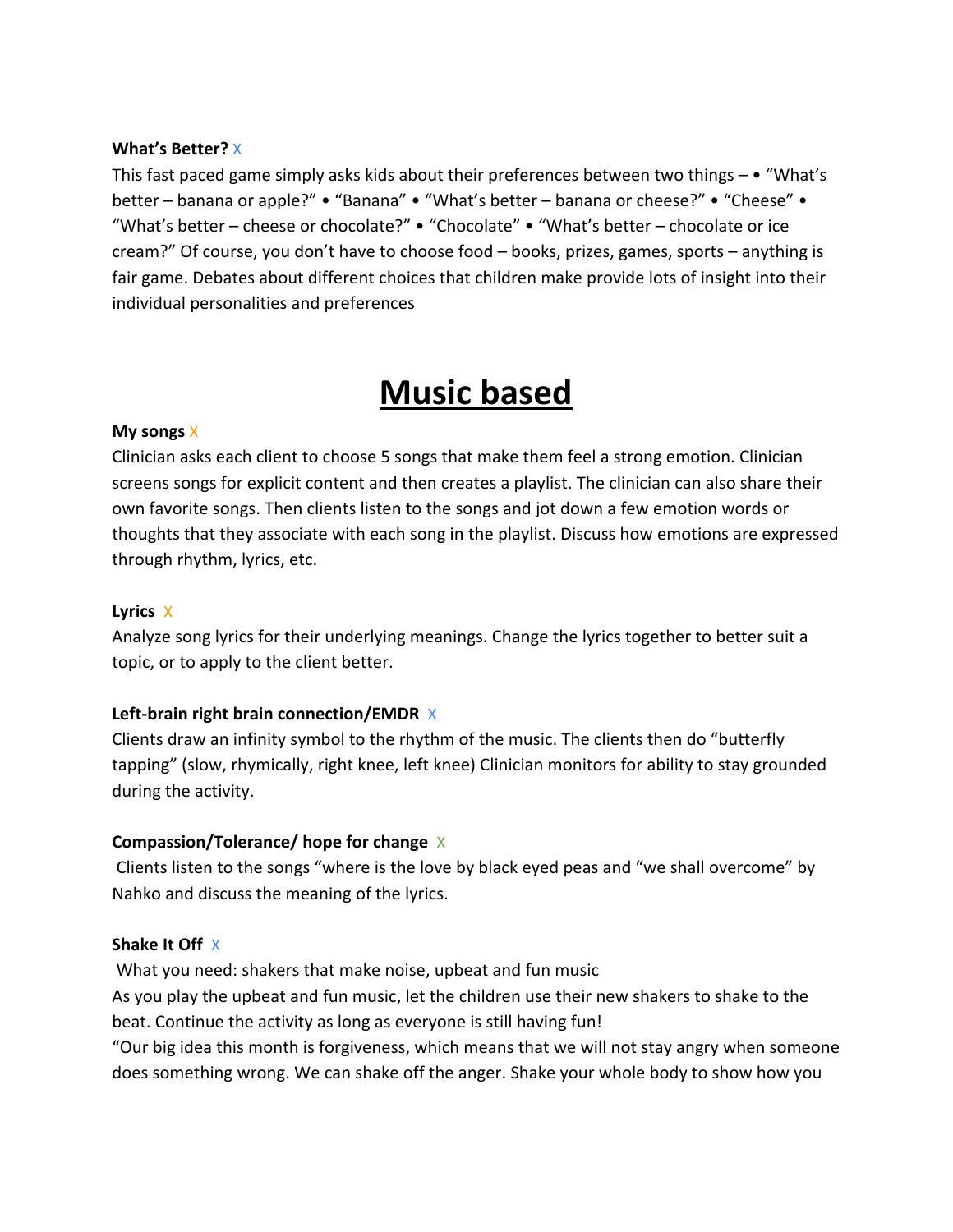would shake it off. Now, let's play some music and use our new shakers to the beat. Let's practice shaking it off!"

"It feels good and puts a smile on my face to move and have fun. Whenever you are angry, focus on doing something fun for a while. When you move and shake, it's hard to stay angry. Let's say our bottom line and do our hand motions together: I will not stay angry."

# **Discussion based**

# **"Enneagram"** X

# **<https://www.enneagraminstitute.com/type-descriptions/>**

 (self-discovery) Clinician shares the enneagram and its significance. The clients decide where they fall on the gram and which strengths weaknesses, fears and qualities they have.

### **Animal adaptations**

### Maladaptive + adaptive coping skills.

Clients discuss how animals adapt to different situations and how humans do too, such as camouflage. We discuss ways that adaptation can have good intentions, but be unhealthy too.

#### **Setting goals**

Clients set goals for today, next week, next year, and 5 years ahead. THey look at what can get in the way of these goals, what they need to acheive them, and how they can start--today! Clinician assesses Ct.'s current stage of change and if they create goals that are related to their presenting problems.

#### **Anger iceberg**

# **[https://4.bp.blogspot.com/-iRfTWtYIca0/WCtUICATcyI/AAAAAAAAA9s/d8fKiGeCS\\_AqoVakSL](https://4.bp.blogspot.com/-iRfTWtYIca0/WCtUICATcyI/AAAAAAAAA9s/d8fKiGeCS_AqoVakSLOb6rGpqLrTns8-ACEw/s1600/Anger-Iceberg-1.png) [Ob6rGpqLrTns8-ACEw/s1600/Anger-Iceberg-1.png](https://4.bp.blogspot.com/-iRfTWtYIca0/WCtUICATcyI/AAAAAAAAA9s/d8fKiGeCS_AqoVakSLOb6rGpqLrTns8-ACEw/s1600/Anger-Iceberg-1.png)**

Discussing the "anger iceberg". What emotions, thoughts, and feelings might underlie anger; also discuss how anger is often a more acceptable or comfortable emotional expression .

#### **Non-verbal communication:**

Signs, symbols, other forms of speech. (Braille, body language, facial expressions) How would you get your way around Tokyo if you don't speak Japanese? Clients brainstorm an imaginary day where they do whatever they want in Japan, but have to figure out how to communicate/navigate a foreign place.

# **"Cheat Codes": Identifying treatment goal and coping skills/resources**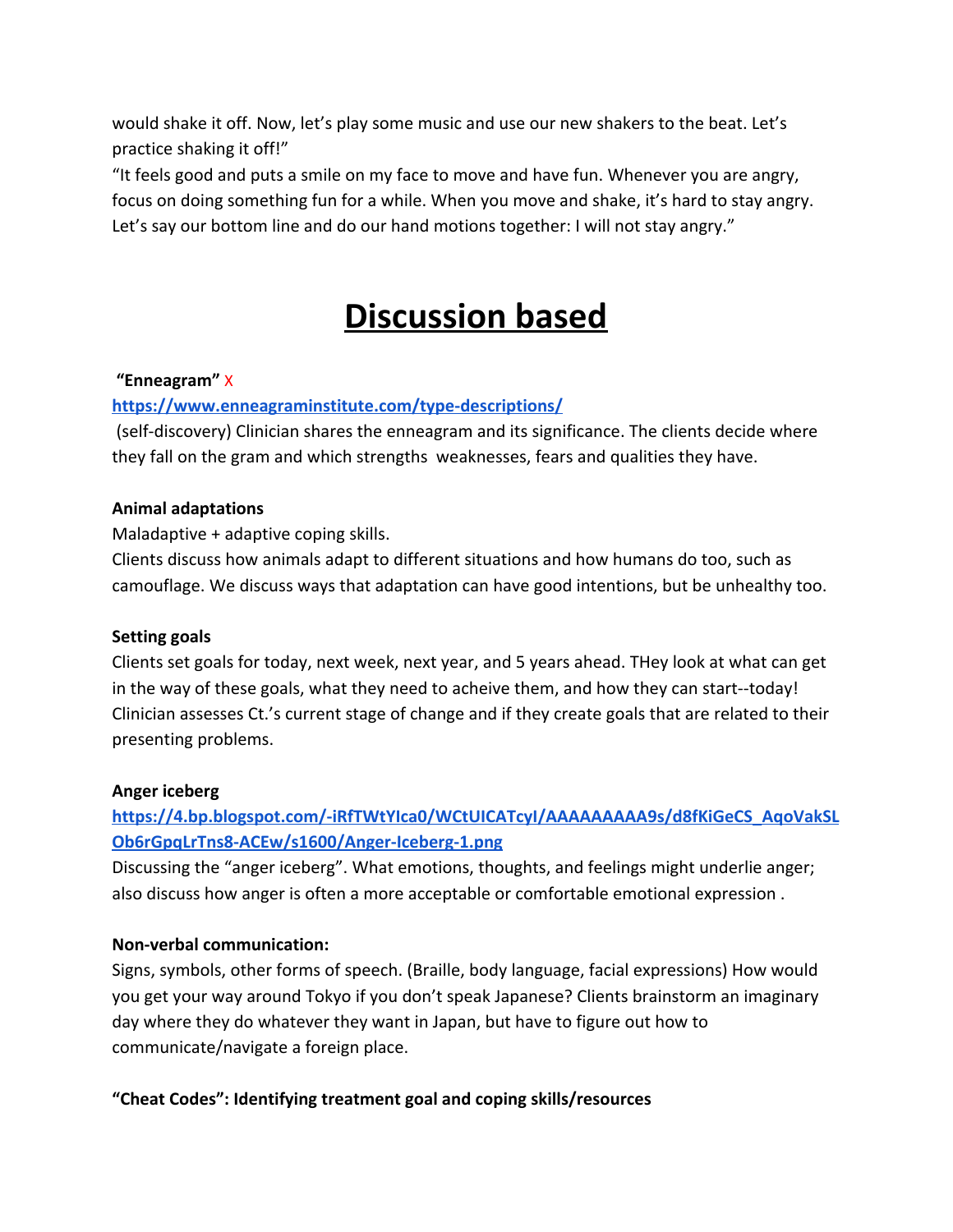Clinician introduces the metaphor of video games; "cheat codes" are like shortcuts. Coping skills and using resources can help us defeat our obstacles. Clients identify what their "boss battle" is: their most challenging treatment goal. Then they create a "code" of a combo of resources/ skills (4+) that can defeat the boss battle.

#### **One bad apple**

Clinician uses the proverb "Don't let one bad apple ruin the barrel." to help discuss the concept of negative peer influence with clients. Clients then create paper bag puppets of themselves. The clinician has a "bully" puppet and the clients must act out a scene with their own puppets of how they would/could respond pro-actively to negative peer influence.

#### **What would you do questions**

[https://docs.google.com/document/d/1dM-JZUJsyQgWprPtB0mZh0EEMt1Ykf7JBuotGeqSFZY/e](https://docs.google.com/document/d/1dM-JZUJsyQgWprPtB0mZh0EEMt1Ykf7JBuotGeqSFZY/edit?usp=sharing) [dit?usp=sharing](https://docs.google.com/document/d/1dM-JZUJsyQgWprPtB0mZh0EEMt1Ykf7JBuotGeqSFZY/edit?usp=sharing)

#### **Serious versus silly:**

Clients play the "serious vs. silly game" which gauges when it is or isn't appropriate to behave silly.

**[http://autismteachingstrategies.com/autism-strategies/silly-to-serious-cards-and-panels-do](http://autismteachingstrategies.com/autism-strategies/silly-to-serious-cards-and-panels-downloads-page/) [wnloads-page/](http://autismteachingstrategies.com/autism-strategies/silly-to-serious-cards-and-panels-downloads-page/)**

#### **Self esteem check in**

[https://docs.google.com/document/d/1GbeEd\\_qwyMmNBvLltUNrdW-jJnhdL6nbewdp9LOP9C](https://docs.google.com/document/d/1GbeEd_qwyMmNBvLltUNrdW-jJnhdL6nbewdp9LOP9Cw/edit?usp=sharing) [w/edit?usp=sharing](https://docs.google.com/document/d/1GbeEd_qwyMmNBvLltUNrdW-jJnhdL6nbewdp9LOP9Cw/edit?usp=sharing)

#### **Fill in the blanks questions**

[https://docs.google.com/document/d/1W\\_avpXJsZygca-Sv8I18VmVLpGSi\\_jUrszkBxxXzCuk/edit](https://docs.google.com/document/d/1W_avpXJsZygca-Sv8I18VmVLpGSi_jUrszkBxxXzCuk/edit?usp=sharing) [?usp=sharing](https://docs.google.com/document/d/1W_avpXJsZygca-Sv8I18VmVLpGSi_jUrszkBxxXzCuk/edit?usp=sharing)

#### **The miracle question**

Clients have a discussion about what would have to change in their lives for them to be happy. What would you wish for?

#### **Integrity**

Focus Area: Integrity, applications to safety Clients discuss famous figures in history who had or did not have integrity. We discuss what integrity means, and how it keeps us safe.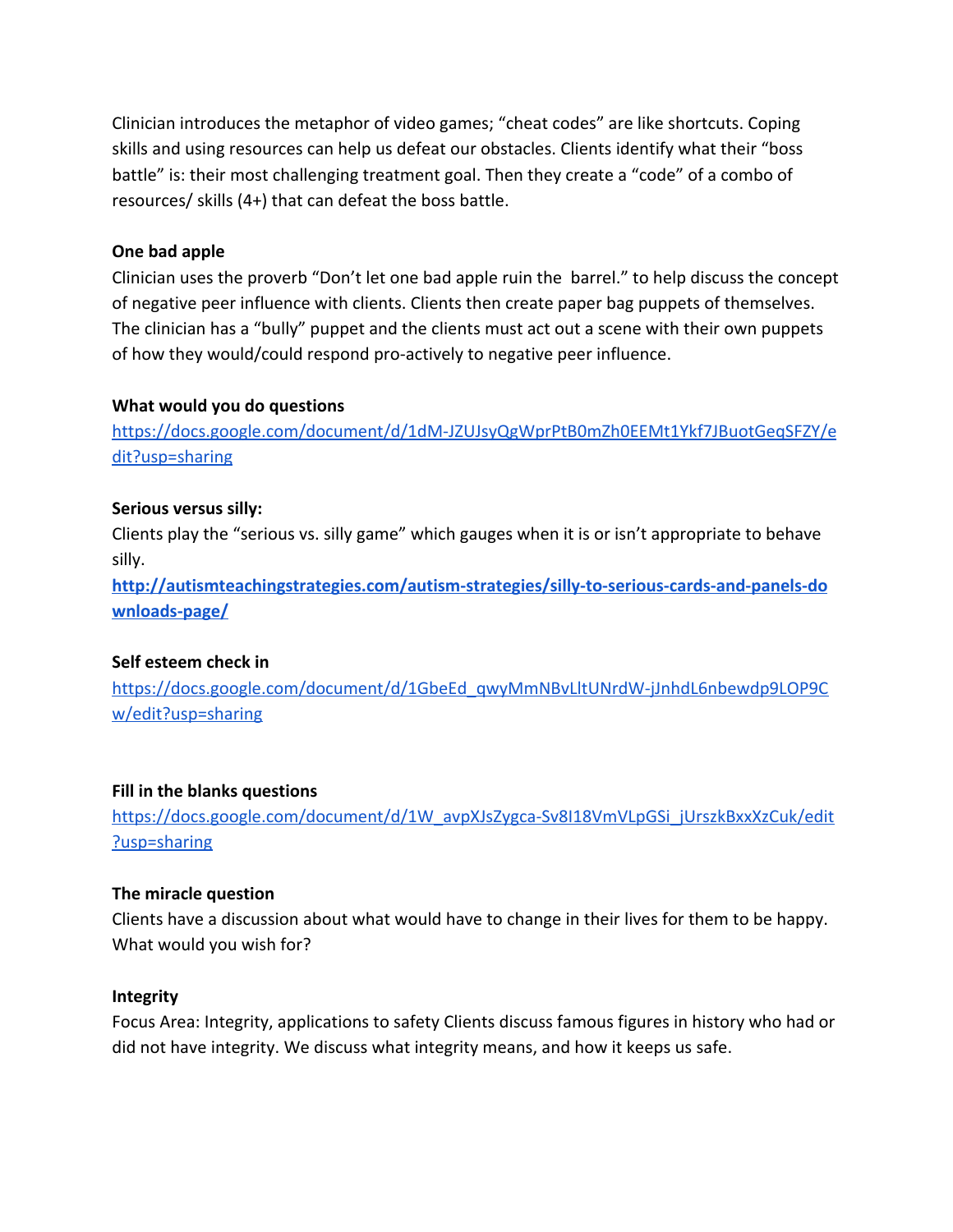# **Psychoeducation**

### **Planting seeds / moderation**

Clinician presents the metaphor of how a flower grows, compared to how a human changes over time, is a product of their environment and what they consume, etc. Too much water or too much sun can be bad, yet a flower needs these resources in moderation.

# **Spoon theory**

Clients explore the "spoon theory" proposed by Miseradino (2003) and discuss the metaphor. Clients color in how many s poons they feel like they have lefft today, and identify what efforts/activities made them "lose" spoons. Clinician validates client's experiences that different people will need more or less willpower for certain tasks, and that this is normal.

### **Thinking errors:**

Clinician reviews these CBT principles with the clients, and challenges them to identify times that they have operated under these systems in the past: Ignoring the good, blowing things up, fortune telling, mind reading, negative labelling, setting the bar too high, self-blaming, feelings as facts, should statements

#### **Sleep Hygiene:**

Clients learn about how the blue light from digital devices can alter the circadian rhythm and result in trouble falling asleep. Clinician suggests clients write down the apps Twilight and Flux to use on their devices to help filter blue light. Discuss the importance of sleeping at a regular time, and not too late. Clients look at a checklist of new ideas to improve their sleep hygiene, and choose some options to try tonight.

# **Physical activities**

#### **Feelings Yoga**

Children choose an emotion, and we talk about how we express it with our bodies. We then make up yoga pose to convey it. We hold the yoga pose and focus on our breathing. We talk about our 5 senses and how we can use them to stay grounded.

# **Art based**

**Magic geodes.**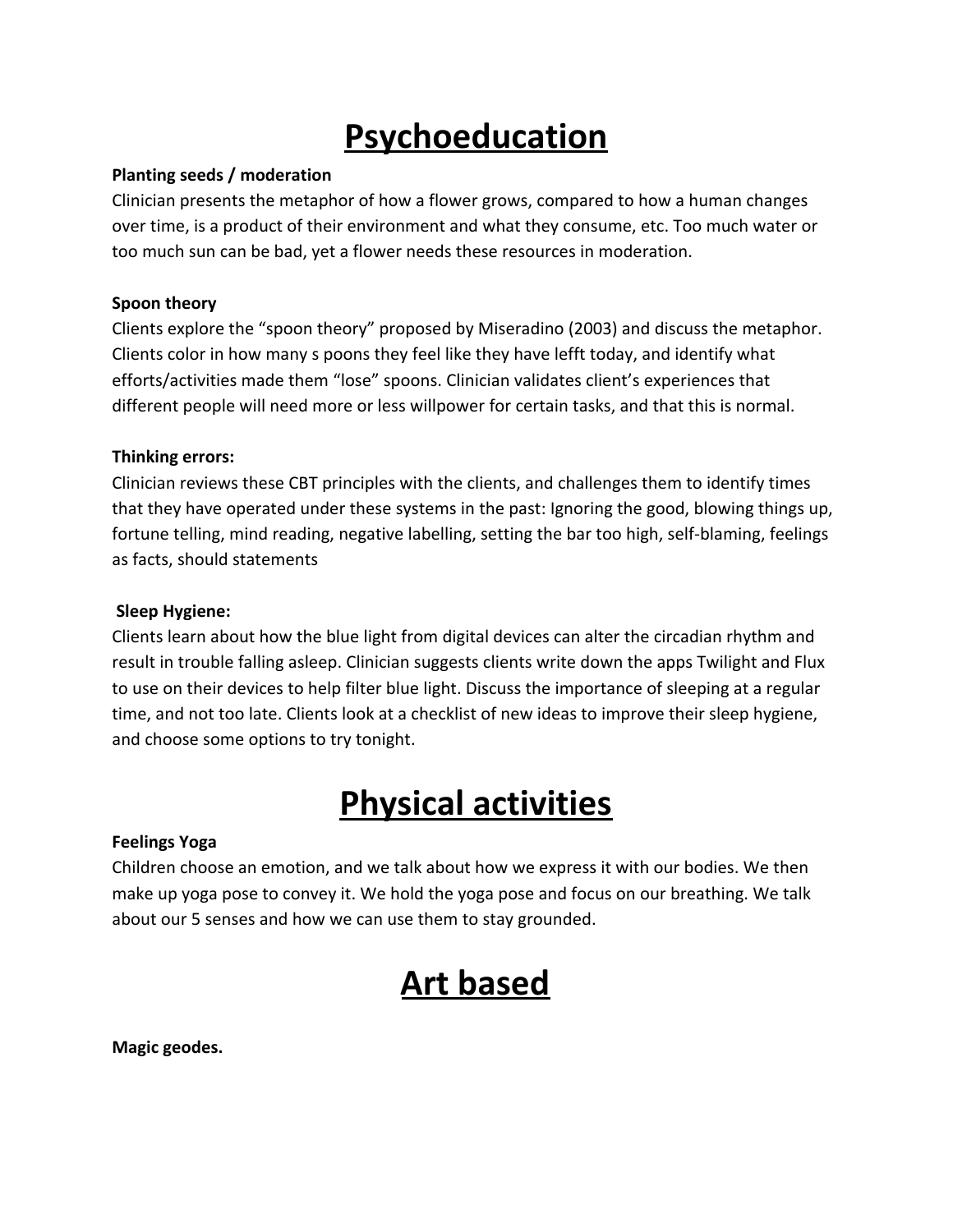create a glitter clay geode and process symbolic meaning throughout. Clients discuss a geode and how it looks different inside from outside. Try to draw connections between self identity inner feelings how we look, if we like ourselves, etc. First impressions etc.

# **Clay Beads**

Clients work with clay to create a bead that they will later put onto a necklace and put essential oil on. Smelling the necklace is a coping skill to help keep them grounded. While sculpting the clinician discusses how mindfulness relates to our favorite smells. Clients are asked to name their favorite smell and what memories go along with it, to be able to recall this happy place. Clients complete their sensory necklace now that it is dry and add bells and different texture string/beads for auditory/touch stimulation as they prefer. Continue to discuss basic sensory grounding principles while completing craft.

# **My guardian angel/bodyguard/watch-dog/ knight in shining armor**

Clinician shares famous art images of guardians, and discusses the feeling of being protected/safe. Clients paint an artistic rendering of what gives them hope. They are encouraged to visualize it into a human, animal, or anthropomorphized being. They work with clinician through group discussion to each create this sort of character that helps them stay strong when they are upset and express it through a visual rendering.

#### **Family crest:**

Clients decorate a crest to pictorially represent the defining aspects of their family---values, culture, how they get along, favorite pastimes together, etc.

#### **Graffiti walls (personal expression)**

Clinician tapes up large amount of poster paper and allows the clients to draw "on" the wall. Clinician observes what clients write. Clinician discusses social reasons why people are motivated to write graffiti. Discussed positive messages that we can share without property destruction. Clients create a flag together with a positive statement for display.

#### **Paper bag puppets**

Clients create their own puppet that represents themselves, and then act out a scene at the lunch table, pretending to be themselves at lunch. Clinician encourages authenticity of performance, and gauges to see how clients perceive themselves as behaving, versus how they behave in reality.

#### **Color scales: visual representation of emotions**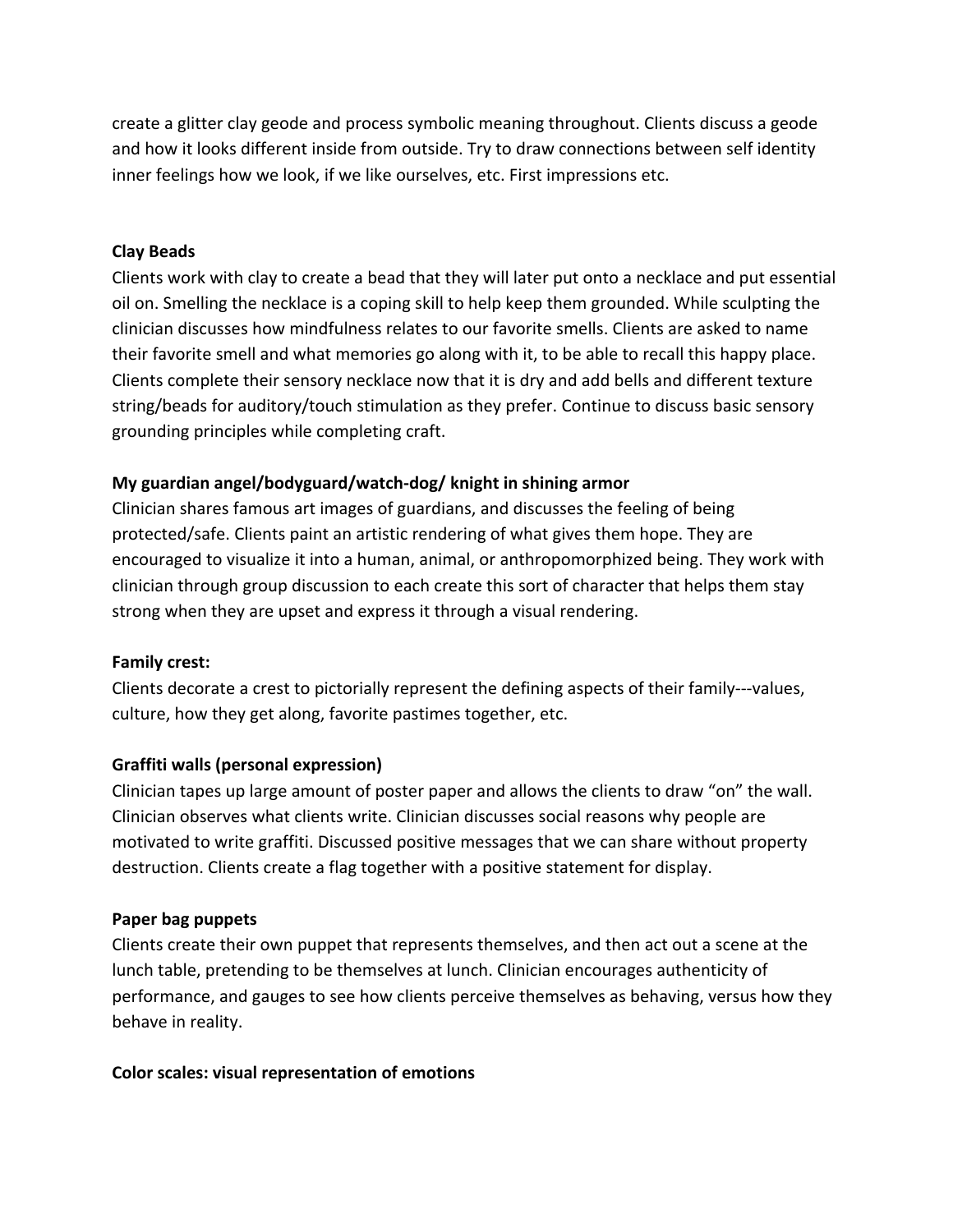Clients use different color paint chips from a hardware store (with varying shades of darkness/lightness) to symbolize intensity of emotions. Clients describe a life experience for each level of intensity. Ex: Light red is an incident that made them slightly mad, medium red is something that made them quite mad, and dark red is something that made them furious.

# **Power Bracelets (sense of self, identifying goals)**

Clients discuss different character traits they identify their strengths and then identify a trait they would like to gain. They make a bracelet that reminds them of their strength or goal, using their beads or colors to represent this.

# **My room, my dream house: (Art therapy)**

Clients are prompted to draw themselves in their rooms at home. Clinician processes with them why they included certain elements (or didn't), discuss how they drew themselves, etc. Then the clients are prompted to draw themselves sitting in their dream house. The clinician also asks the clients to add in depictions of their family in this drawing.

# **Slime**

Following directions/sensory skills for mindfulness

clients make slime and discuss how engaging the 5 senses calms the nervous system. Clinician observes to see clients ability to follow linear directions and how they respond to any needed redirection.

# **Fears (clay sculpture "squish the monster")**

Clients played with clay to make shapes of different topics and then made a monster. We talked about each others monsters and what frightens us. Then we squished the monster.

# **Heartfelt feelings:**

Clients fill in a drawing of a heart to visually express what emotions they are currently experiencing, and to what extent.

# **"The animal in you"**

Clients identify an animal that they relate to and create a mask to represent it. The clients act out different emotions while participating in guided imagery. How does your animal respond to stimuli?

# **Make your own Pokemon**

[https://docs.google.com/document/d/1qBhS-N8EAVXYVYhEhVeqHlEnNP\\_IGHHPG\\_SU5ylpzUA/](https://docs.google.com/document/d/1qBhS-N8EAVXYVYhEhVeqHlEnNP_IGHHPG_SU5ylpzUA/edit?usp=sharing) [edit?usp=sharing](https://docs.google.com/document/d/1qBhS-N8EAVXYVYhEhVeqHlEnNP_IGHHPG_SU5ylpzUA/edit?usp=sharing)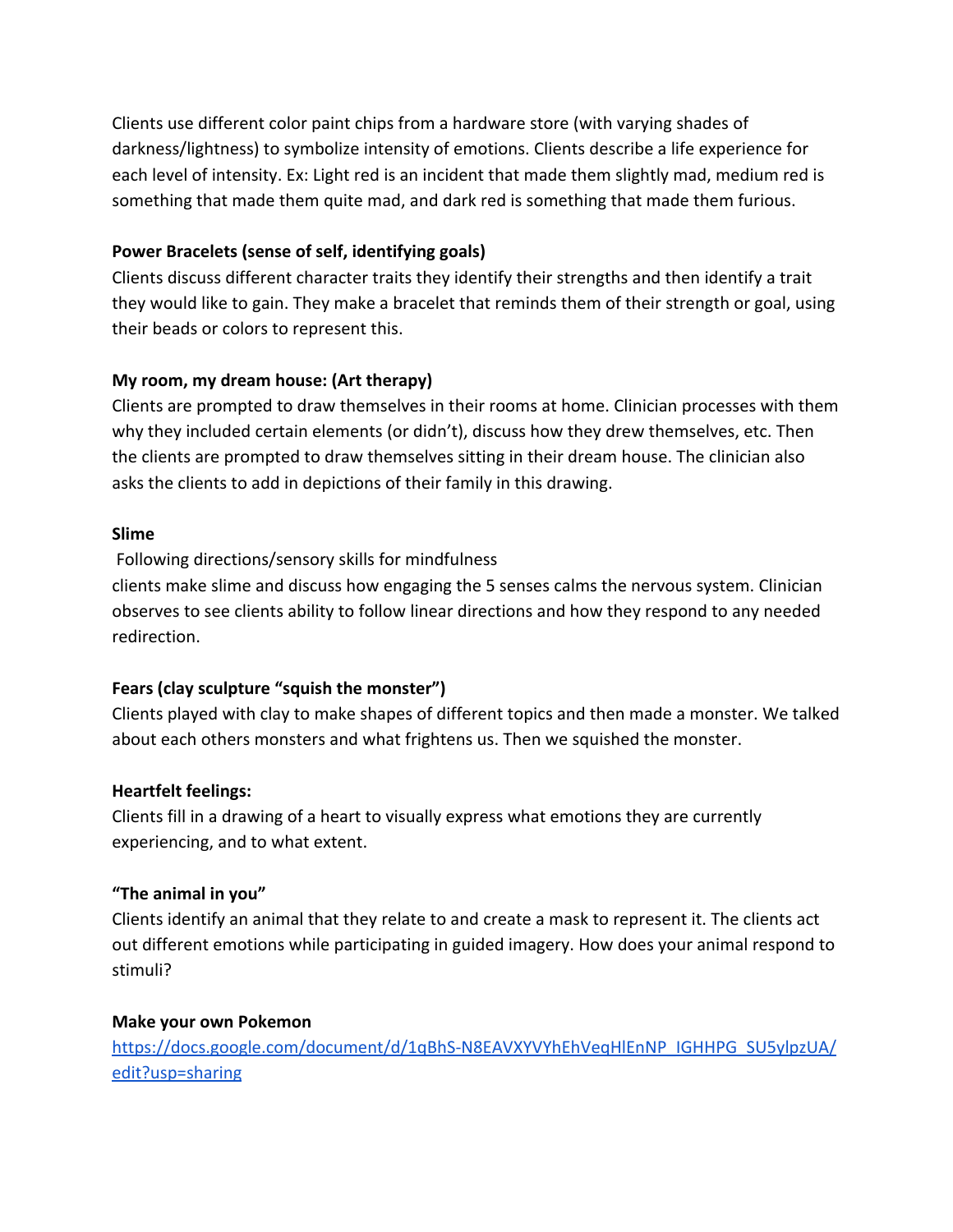#### **Cootie Catcher**

Make a cootie catcher that has coping skills under each tab [https://docs.google.com/document/d/1CG1j9P8WmRbV3fU4Tk00yv0mjFI\\_2J-QVKiowOhI8ps/e](https://docs.google.com/document/d/1CG1j9P8WmRbV3fU4Tk00yv0mjFI_2J-QVKiowOhI8ps/edit?usp=sharing) [dit?usp=sharing](https://docs.google.com/document/d/1CG1j9P8WmRbV3fU4Tk00yv0mjFI_2J-QVKiowOhI8ps/edit?usp=sharing)

# **You're a star**

Focus on identifying strengths. clients write a positive character trait for each letter of their name. They cut it out, decorate, and hang up for visual affirmation.

### **99 coping skills poster**

Clients create a banner of as many coping skills as they can. We continue to discuss whether the coping skills are actually avoidance (sleeping, watching TV). Clients that were actively participating are rewarded by getting to glue decorations onto the flag.

# **My classroom: (Art therapy/guided imagery)**

Clinician asks Ct.s to each draw their classrooms at their schools. Clinician processes the drawings with clients. Clinician then leads clients in guided imagery. The clients must imagine they are back at their schools, and they are in math class, then english class, etc. They are guided to interact with their best friend, their least favorite teacher, etc. Clinician makes note of any exclamations that clients interject with. Clinician asks each client what stood out to them in each mental scene.

#### **Weighted stuffed animals**

Clients create their own weighted stuffed animals with the assistance of clinician. Discussed how the weight of these toys can be comforting and mimic comforting touch of a safe person/friend.

# **Affirmation Eggs**

Clients fill up easter eggs with positive statements and affirmations, and hide them around the building for others to find. Discussed random acts of kindness, kindness without respecting something in return, etc..

#### **Erase the Mad Face**

(Art/Creativity) What you need: clear gallon zipper bags, washable paint in various colors, clear packing tape Before the activity: Pour about a  $\frac{1}{2}$  cup of paint into the gallon zipper bags. Make sure all the air is out of the bag before sealing it closed. Then, use clear packing tape to tape over the zipper closure as added security.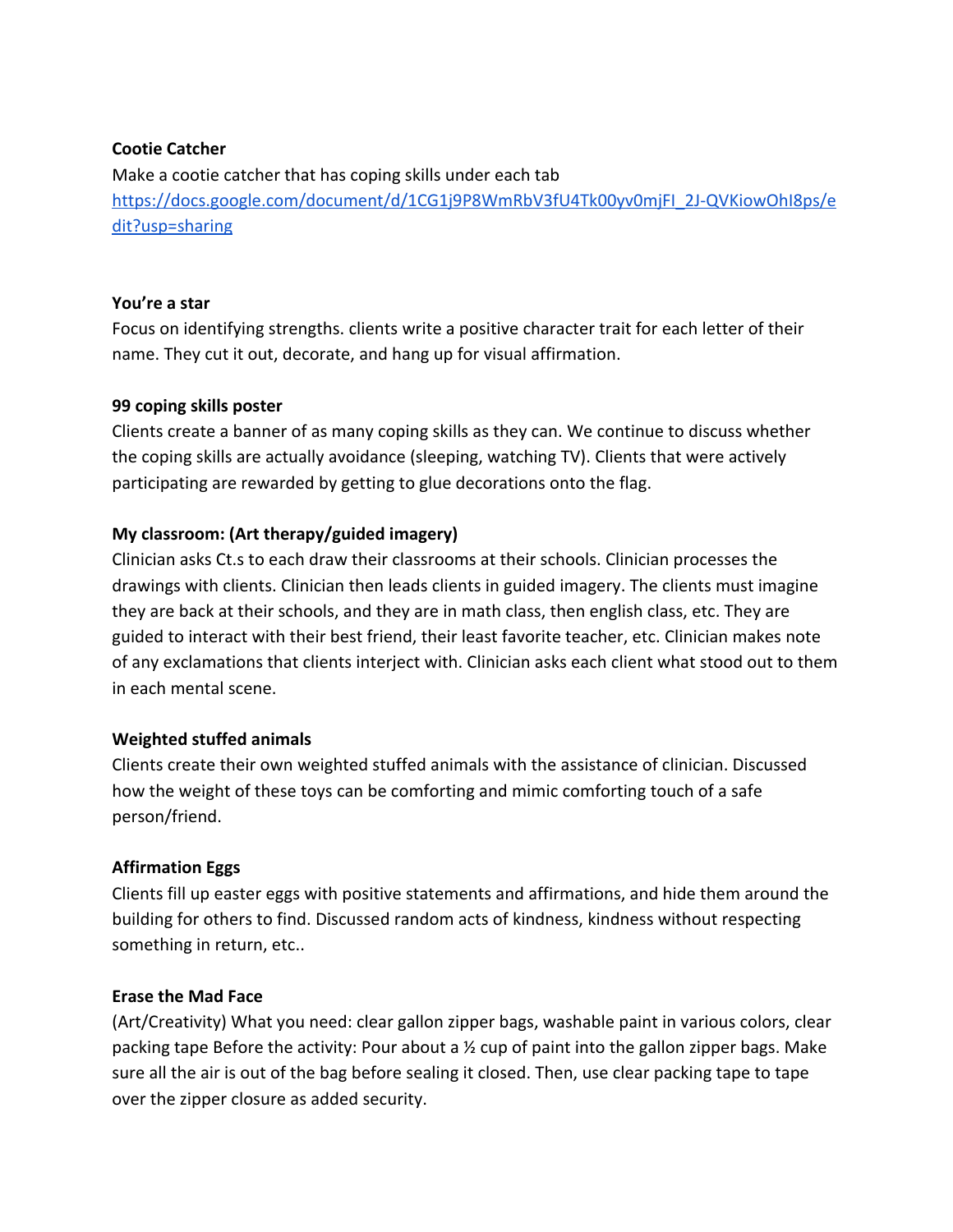What you do: Give each child a bag with paint in it. Have them lay the bag flat on the table and smooth out all the paint. This will be like finger painting, but without the mess. They should be able to draw designs in the paint and see what they draw through the bag. Let them explore by drawing things of their choice for a few minutes. Then, instruct them to draw a mad frowny face. You may need to assist younger children and draw the face for them. Then, tell them that they can 'erase' it and make it go away and draw a smiley face instead. This symbolizes that they can choose to forgive and love instead of staying mad and angry. Let them continue making faces as long as they are interested. What you say: "Who is in charge of your attitude and your feelings? You are! When someone does something that makes you mad, it doesn't feel good, does it? Let's draw what our face would look like if we were mad or angry. Now, when we choose to forgive and love that person anyway, what can that make us feel like? It can make us a little more joyful or a little happier. Let's erase the mad face and draw a happy face now."

# **Writing based**

### **"Take one"**

### Focus Area: Positivity

Clients fill out their own "take one" fliers that have little tabs on the bottom. EX: "Take some hope". Ct.s write a different affirmation on each tear-off tab. Clients then hang up their posters somewhere in the treatment building to feel empowered by making a positive impact in their community <https://www.weareteachers.com/take-one-posters/>

# **Writing an apology**

Clients write an apology letter to a family member or a peer for something that they did in the past

# **Turning over a new leaf: (Goal identification)**

Clinician checks in with clients to see what they identify as their primary presenting problem, or at least, what adults in their lives tell them to change. Clients can color in the leaf coloring page, if they wish, to create a visual representation. Group discussion to share goals.

#### **Letter to my future self**

Clients write a letter to their future self, giving them advice, and writing about what is currently on their minds this week.

#### **Open-ended writing prompts**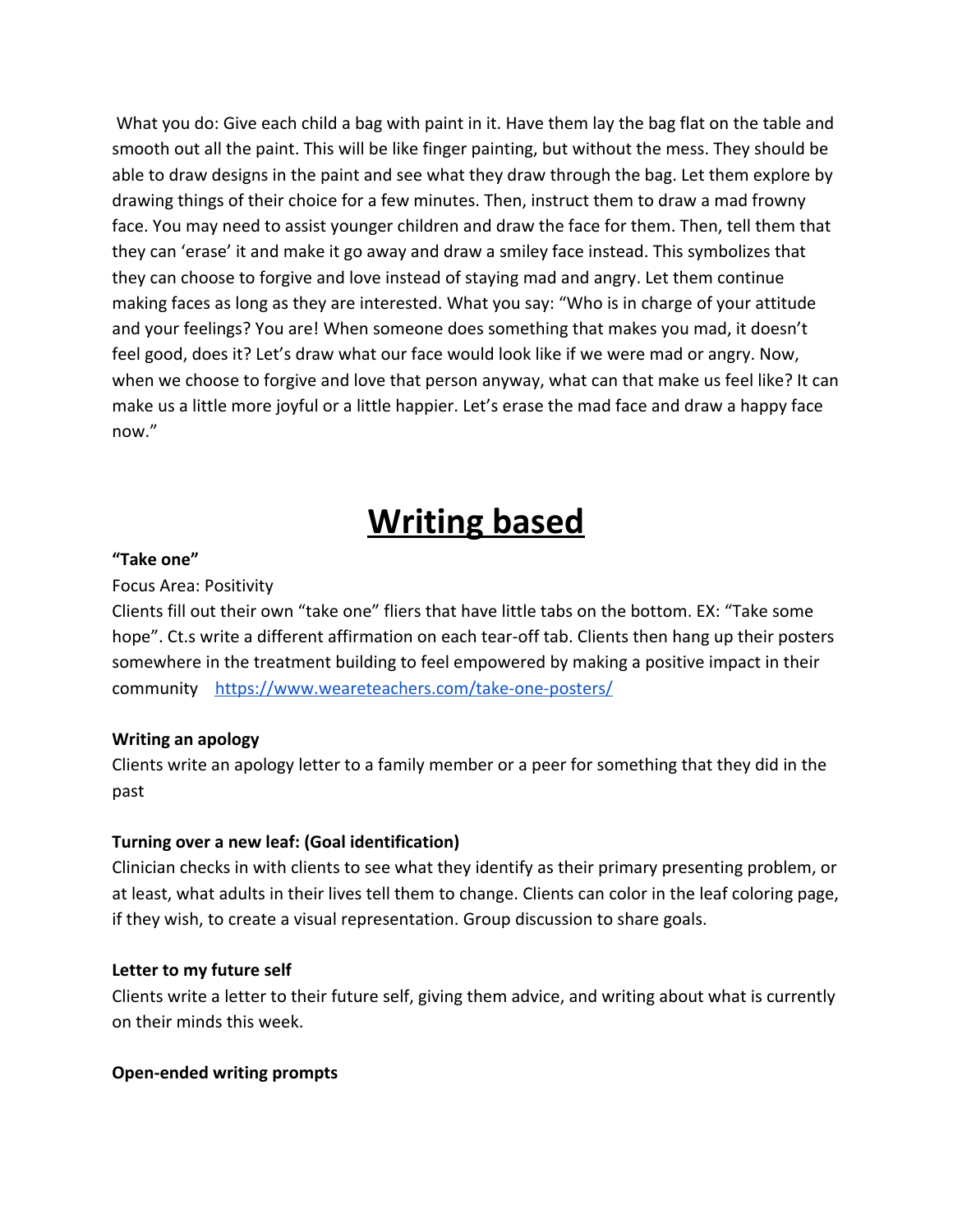[https://docs.google.com/document/d/1HrFj8BnrIeLjqemIBdR4RVtrr\\_DfnEjdJromdv7VRO0/edit](https://docs.google.com/document/d/1HrFj8BnrIeLjqemIBdR4RVtrr_DfnEjdJromdv7VRO0/edit?usp=sharing) [?usp=sharing](https://docs.google.com/document/d/1HrFj8BnrIeLjqemIBdR4RVtrr_DfnEjdJromdv7VRO0/edit?usp=sharing)

#### **My autobiography**

Focus area: creating a personal narrative

Clients complete a paper activity-- the "back cover" of their autobiography. Clients draw a self portrait, write a summary about themselves, and title and price their book. Clinician uses art therapy principles to observe how clients identify, perceive themselves/present themselves to others, and how they value themselves/their story. Clinician verbally processes activity with each client.

# **Video-based**

### **Focus area: "It was just a joke" (empathy)**

Clients watch a video about homeless individuals reading out loud hateful comments made about the homeless that were posted on social media. Clinician processes with the clients how it feels to see other people in pain over statements that may have been "jokes." We discuss the impact of our words, how a joke can be taken seriously, and how this applies to their own treatment/communication with others.

#### **Meet Julia (Autism psychoeducation)**

# **<https://www.youtube.com/watch?v=dKCdV20zLMs>**

Today we discussed the word "diagnosis" and one diagnosis in detail, autism spectrum disorder. We watched a sesame street clip that demonstrates some symptoms on the spectrum, and discussed what we saw.

#### **The Big Idea**

STEP ONE: Watch the video: https://www.youtube.com/watch?

v=7SkiSBvPsho&list=PLVXqh1woV2T0aSNcA0VdpGVMLC\_ajt87&index=33&t=0s STEP TWO: Talk about the Big Idea • How do you think Ryan felt when his machine broke? • What could he have done to his friend? Why do you think he made the choice that he did? • What would you have done if you were Ryan? Why?

#### STEP ONE: Watch the video:

https://www.youtube.com/watch?v=dMr0uU5y8xA&list=PLVXqh1woV2T0aSNcA0-VdpGVMLC\_ ajt87&index=32&t=0s STEP TWO: Talk about the Big Idea • How do you think Gemma felt when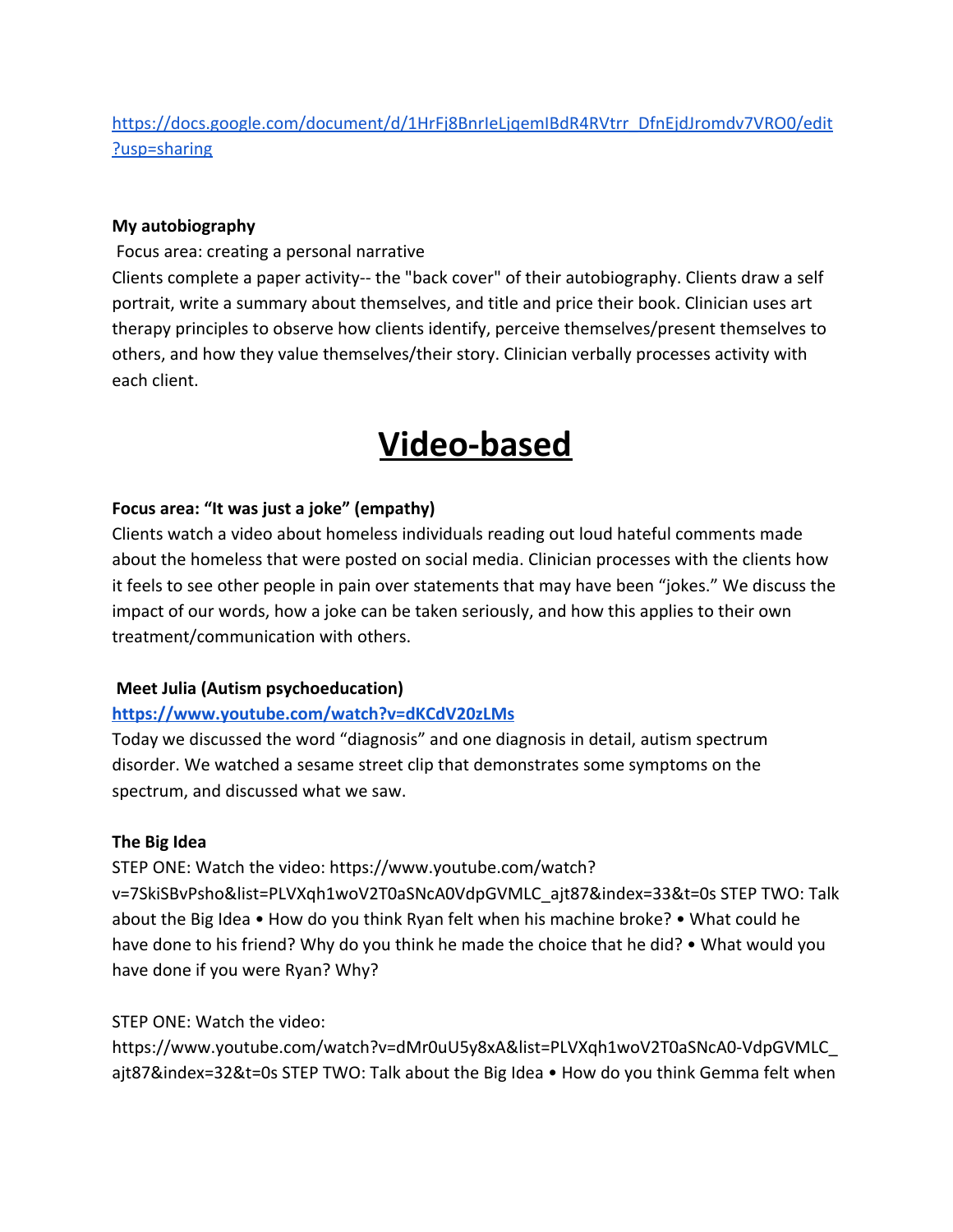her sister picked her friends over her? • Why did Gemma yell at her mom? How do you think that made her mom feel? • What happened when she chose to forgive her? STEP THREE: Write about the Big Idea • Draw a picture of what it feels like to be angry. Draw a picture of what it feels like to forgive.

STEP FOUR: Activate the Big Idea in Your Life SEL COMPETENCIES: EMPATHY SUPPLIES NEEDED: A copy of Potato Pants by Laurie Keller (available on YouTube here: https:// www.youtube.com/watch?v=ycMpvobD5sM) , paper hearts, writing utensils ACTIVITY: Read Potato Pants by Laurie Keller and discuss forgiveness seen in the story. Let the children decorate a heart with the forgiveness definition.

STEP ONE: Watch the video: https://www.youtube.com/watch?

v=7SkiSBvPsho&list=PLVXqh1woV2T0aSNcA0VdpGVMLC\_ajt87&index=33&t=0s STEP TWO: Talk about the Big Idea • How do you think Ryan felt when his machine broke? • What could he have done to his friend? Why do you think he made the choice that he did? • What would you have done if you were Ryan? Why?

STEP THREE: Write about the Big Idea • Draw a picture of what you thought of when you watched the video.

STEP FOUR: Activate the Big Idea in Your Life SEL COMPETENCIES: IMPULSE CONTROL, STRESS MANAGEMENT

SUPPLIES NEEDED: Varies. See below. ACTIVITY: With the following activities, discuss how forgiveness is related to remaining calm and avoiding anger. 1. Provide samples of lavender to smell. 2. Play calming music during the morning.

3. Throughout the day, take breathing breaks. Teach them to do deep breathing. Inhale through your nose for the count of 5. Hold that breath for the count of 5. Exhale through your mouth for the count of 5. Repeat this cycle 2-3 times. 4WRAP UP: "There are many ways to reduce anger, which helps us not be as quick to want revenge. Think about which technique works best for you and try it out when you get frustrated this month."

# **Story-time based**

# **Psychoeducation: Enabling**

Many clients feel that being re-directed is "mean". Clinician explains how enabling is harmful, with the story of The Emporer's New Clothes, a simplified medical model of a sick child that keeps eating candy, etc. Clinician then provides scenarios and asks if the clients feel the adult in the scenario is enabling or not

# **"Dear teacher"**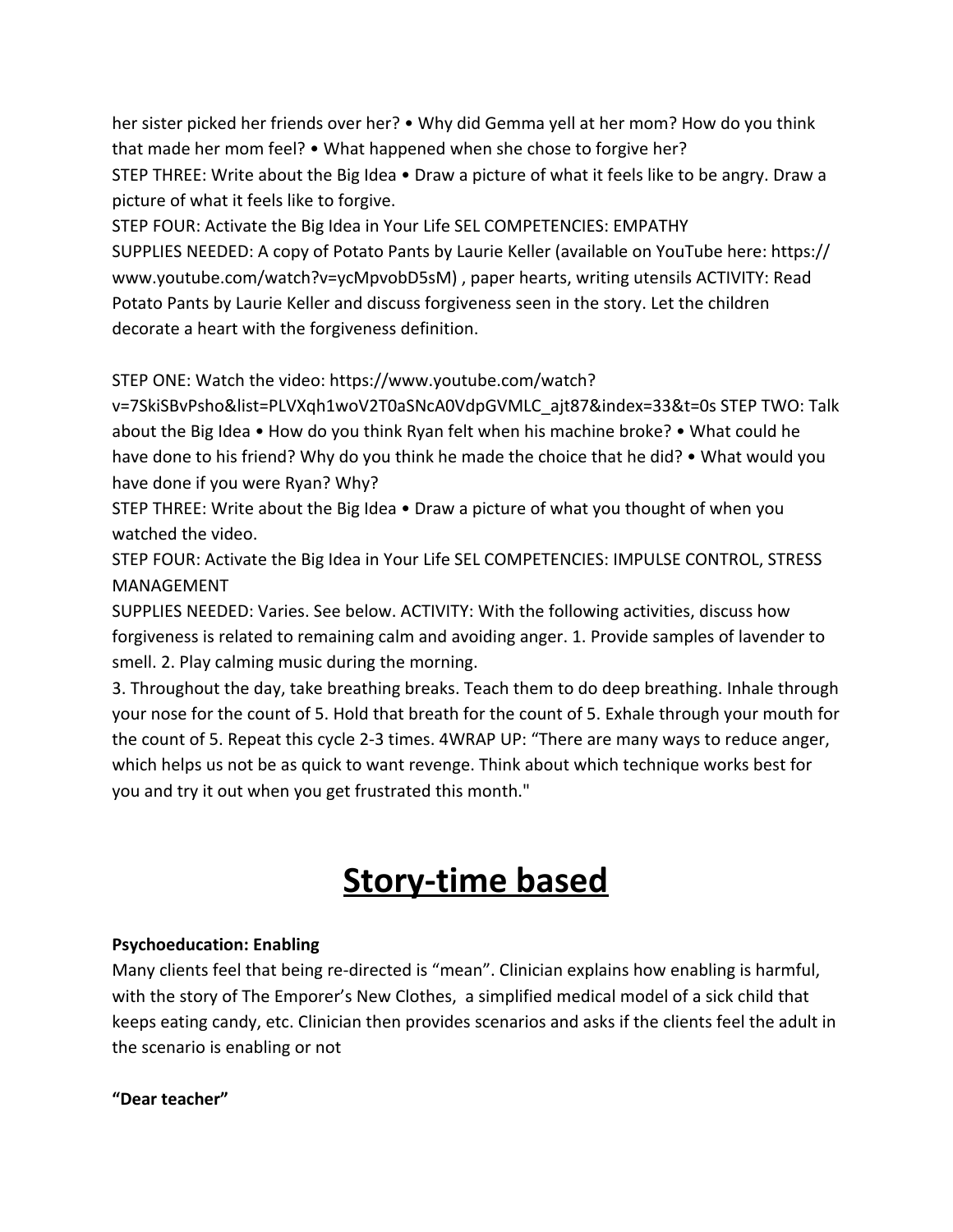Clients read the fictional letter signed by "That kid" which expresses the hope that teacher will not give up on her/him, because underneath her/his problematic behaviors s/he is struggling.

# **Little Monkey Calms Dow**n

<https://www.youtube.com/watch?v=3vCf4k3NZuE>

What you say before reading:

 "Little Monkey is having a bad day. He is angry. He needs to learn ways to calm down. Let's read to find out what he learns about not staying angry."

What you say after reading:

"Little Monkey learned how to calm down and not stay angry or mad, even when he was having a bad day. What are some ways that he calmed down? You can use these same things to help you calm down when you are angry.

### **Mouse Says Sorry**

 (Literacy) What you need: The book Mouse Says Sorry by Michael Dahl (https://www.youtube.com/watch? v=mERE9Wk2jjQ)

What you do: Sit with the children and read Mouse Says Sorry. What you say before reading: "This is a story about a little mouse who continues to make mistakes. Let's read to find out what he learns about saying sorry." What you say after reading: "In our story, Mouse is rushing to get home and makes many messes and mistakes. He learns to say that he is sorry to his friends. A good friend forgives others. When you decide to not be angry with your friends, you are forgiving them. Let's say our bottom line and do our hand motions together: I will not stay angry."

# **Group activities**

#### **Anonymous jar**

 Focus area: Relating to others/empathy. Clients write things that happened to them on slips of paper and put them into the anonymous sharing jar. Clinician reads the submissions and then we discuss them as a group--how we relate or don't relate, or any advice that they may have for the person.

#### **Privilege walk**

Clients completed the "privilege walk" where they step back and forth for privileges and disadvantages in their lives we discussed where we ended up standing, how it felt to be there and why, and how we can be thankful for what we have.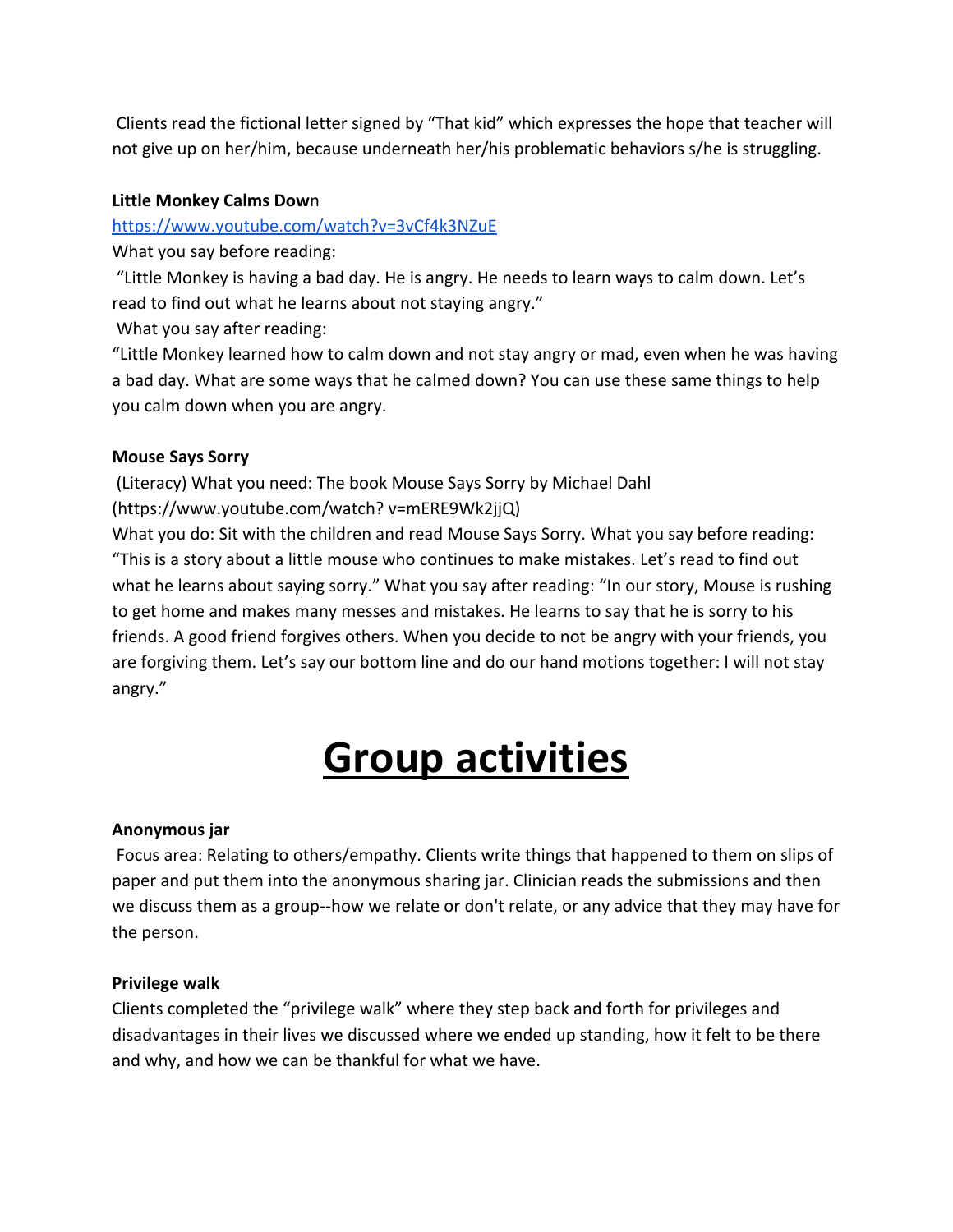### **Spectogram**

Focus Area:clients move around the room as a visual representation of how much they agree or disagree with a statement. Example statement: "I have somebody that I can trust"

### **Boomwhackers**

Clients use Plastic "boomwhacker" instruments to keep the beat to songs they children are observed if they can be safe/ acknowledge boundaries contain their excitement, get along with peers etc.

Self control, team building left brain - right brain, connection.

# **Emoji bingo (identifying emotions)**

Clients play emoji bingo. If they win they have to read off each face and share a time that they felt the same way. Sometimes we interpret the faces differently; we also discuss multiple ways that the same emotion can be expressed.

# **Friendship Scavenger hunt**

Target content: Identity formation, emotion identification, relating to others.

 In this group clients completed an activity titled "In the same boat?" where they complete the following questions:

My parents make me feel  $\cdot$ ; My siblings make me feel  $\cdot$ ; This is how I feel about how I look ; When I don't get enough sleep I feel ;

Clients then look for other peers who wrote similar answers to each of the questions.

# **Coping Skills ASMR psycho education**

we watch "satisfying video compilation" on youtube and discuss ASMR. clients are expected to handle excitement appropriately during the videos.

# **Chat pack: Team building**

Group discussion of the questions in Kid's Chat Pack. Clinician explores clients' level of ability to not interrupt each other, and to respect each others' opinions.

# **Decorating hollow ornaments**

Focus Area: Positivity

Clients decorate an ornament with positive statements. They write a positive statement for each of their peers. Coping skills, mantras, things that give them joy, etc.

# **Cranium: Whoonu game**

Focus area: Team building, identity formation